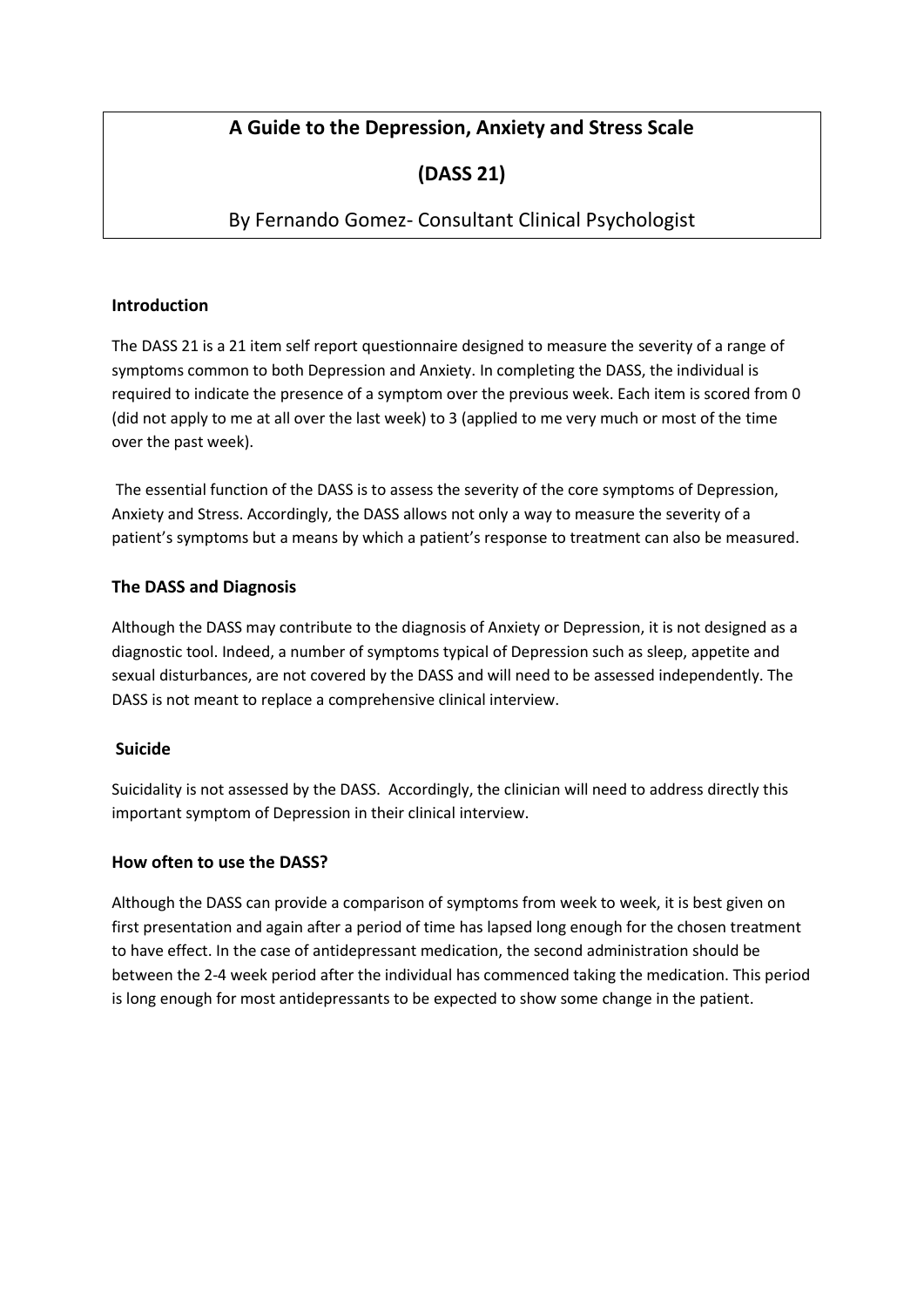### **Scoring the DASS**

The scale to which each item belongs is indicated by the letters D (Depression), A (Anxiety) and S (Stress). For each scale (D, A & S) sum the scores for identified items. Because the DASS 21 is a short form version of the DASS (the Long Form has 42 items), the final score of each item groups (Depression, Anxiety and Stress) needs to be multiplied by two (x2).

## **Interpreting the DASS**

Once multiplied by 2, each score can now be transferred to the DASS profile sheet, enabling comparisons to be made between the three scales and also giving percentile rankings and severity labels.

## **DASS Severity Ratings**

| <b>Severity</b>         | <b>Depression</b> | <b>Anxiety</b> | <b>Stress</b> |
|-------------------------|-------------------|----------------|---------------|
|                         |                   |                |               |
| <b>Normal</b>           | $0-9$             | $0 - 7$        | $0 - 14$      |
|                         |                   |                |               |
| Mild                    | $10-13$           | $8 - 9$        | $15 - 18$     |
|                         |                   |                |               |
| <b>Moderate</b>         | $14 - 20$         | $10 - 14$      | 19-25         |
|                         |                   |                |               |
| <b>Severe</b>           | $21 - 27$         | $15 - 19$      | $26 - 33$     |
|                         |                   |                |               |
| <b>Extremely Severe</b> | $28+$             | $20+$          | $34+$         |
|                         |                   |                |               |

(Don't forget to multiply summed scores by x 2)

As previously mentioned, the DASS should not be used on its own to assess the presence or absence of Depression or Anxiety. High scores on the DASS would certainly alert the clinician to a high level of distress in the patient and this would need to be explored further within the interview process. Similarly, low scores on the DASS should not be a substitute for a comprehensive clinical interview.

High DASS scores which are not changing, may prompt the clinician to look for explanations and perhaps augment dosages or change medication. Here again, the DASS should be interpreted along side the clinical interview.

Changes in scores in one scale (EG: Depression), with consistently high and unchanging scores in another scale (Anxiety) may alert the clinician to pay particular attention to the presence of a coexisting anxiety disorder which may need specific treatment in its own right. Similarly, decreasing Depression scores alongside unchanging Stress scores may alert the clinician to the presence of some life event or problem, which may need to be addressed directly.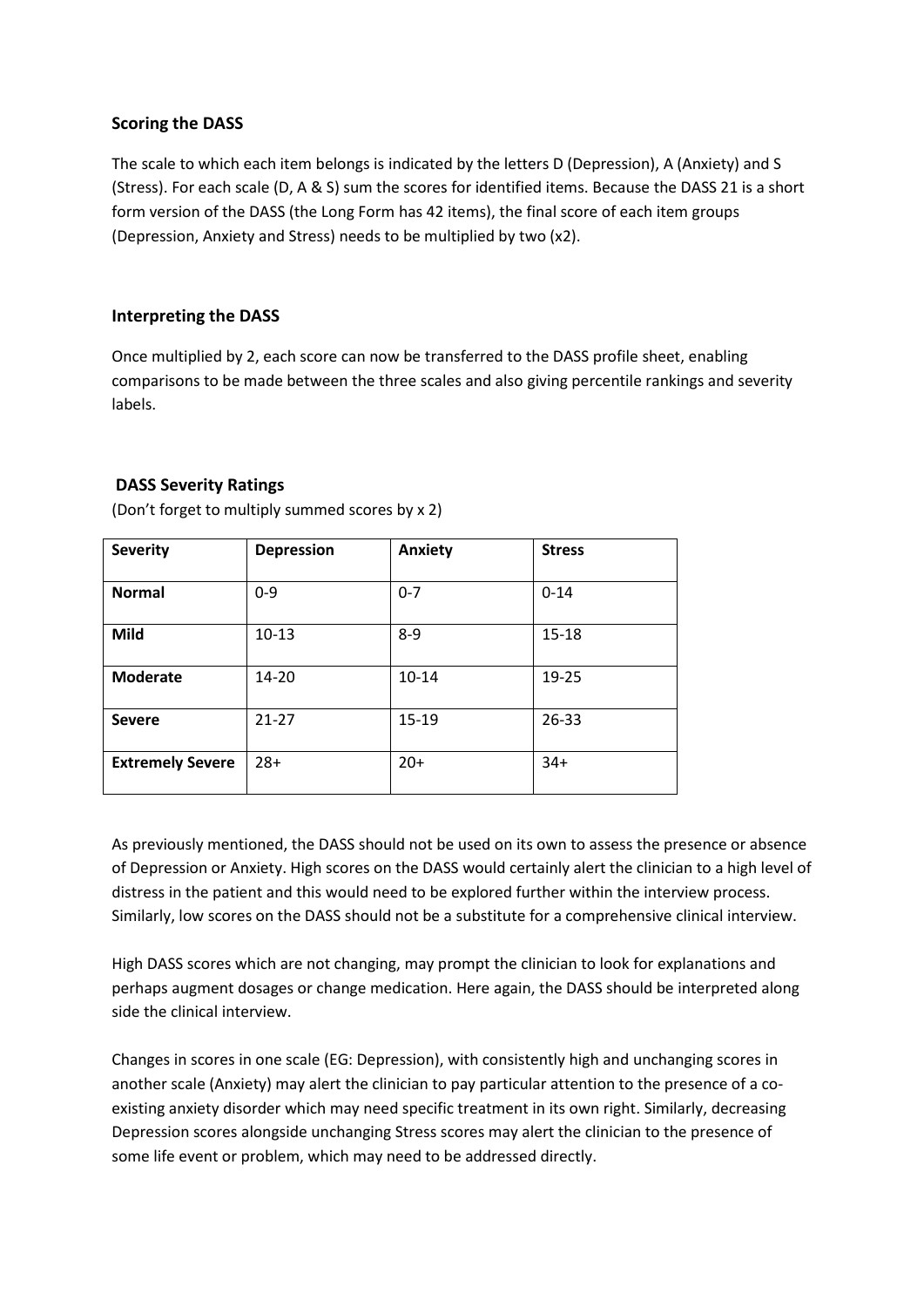# **DASS 21** NAME DATE

Please read each statement and circle a number 0, 1, 2 or 3 which indicates how much the statement applied to you over the past week. There are no right or wrong answers. Do not spend too much time on any statement. *The rating scale is as follows:*

- 0 Did not apply to me at all NEVER
- 1 Applied to me to some degree, or some of the time SOMETIMES
- 2 Applied to me to a considerable degree, or a good part of time OFTEN
- 3 Applied to me very much, or most of the time ALMOST ALWAYS

N S O AA I found it hard to wind down 0 1 2 3 I was aware of dryness of my mouth 0 1 2 3 I couldn't seem to experience any positive feeling at all 0 1 2 3  $\begin{bmatrix} 1 \\ 4 \end{bmatrix}$  I experienced breathing difficulty (eg, excessively rapid breathing, Fexperienced breathing difficulty (eg. excessively rapid breathing.<br>
breathlessness in the absence of physical exertion) I found it difficult to work up the initiative to do things 0 1 2 3 I tended to over-react to situations 0 1 2 3 I experienced trembling (eg, in the hands) 0 1 2 3 I felt that I was using a lot of nervous energy 0 1 2 3 I was worried about situations in which I might panic and make a fool of myself <sup>0</sup> <sup>1</sup> <sup>2</sup> <sup>3</sup> I felt that I had nothing to look forward to 0 1 2 3 I found myself getting agitated 0 1 2 3 I found it difficult to relax 0 1 2 3 13 I felt down-hearted and blue  $\begin{array}{ccc} 1 & 0 & 1 & 2 & 3 \end{array}$  I was intolerant of anything that kept me from getting on with what I was doing <sup>0</sup> <sup>1</sup> <sup>2</sup> <sup>3</sup> 15 I felt I was close to panic  $\begin{array}{ccc} 1 & 0 & 1 & 2 & 3 \end{array}$  I was unable to become enthusiastic about anything 0 1 2 3 I felt I wasn't worth much as a person 0 1 2 3 18 I felt that I was rather touchy  $\begin{array}{ccc} 1 & 0 & 1 & 2 & 3 \end{array}$ 19 | I was aware of the action of my heart in the absence of physicalexertion (eg, T was aware of the action of my neart in the absence of physical<br>exertion (eg.  $\begin{bmatrix} 0 & 1 & 2 \end{bmatrix}$  3<br>sense of heart rate increase, heart missing a beat) I felt scared without any good reason 0 1 2 3 I felt that life was meaningless 0 1 2 3



FOR OFFICE USE

 $D$  A S